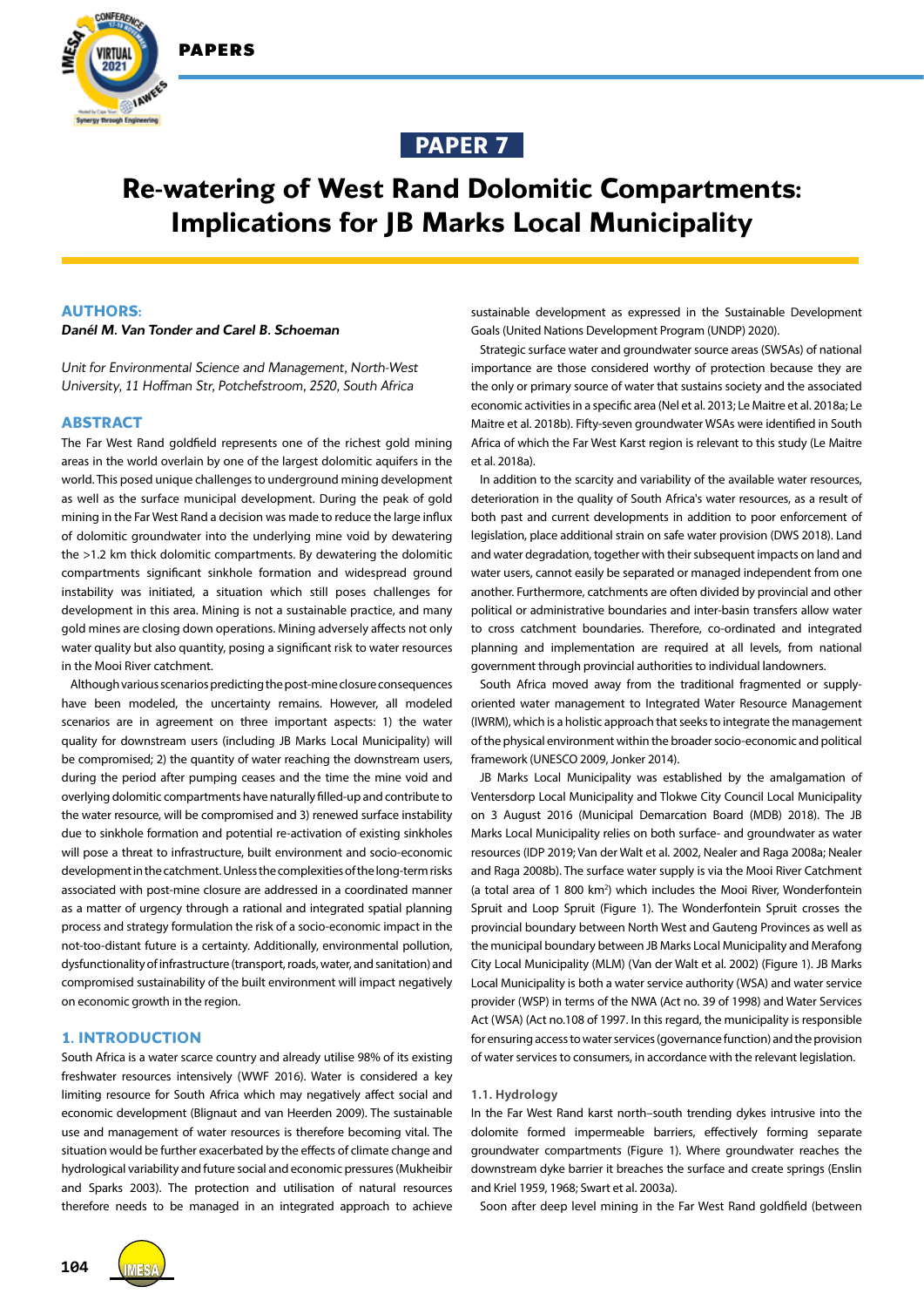Randfontein and Carletonville) started (1960s) underground mining operations were constantly flooded by groundwater from the overlying dolomitic karst aquifer. To protect mining operations, below the karst aquifer from re-circulating and constantly pumping water from the mine void, authorities granted mines permission to partly dewater the dolomitic aquifer (Venterspost, Bank, Oberholzer compartments) in 1960 (Swart et al. 2003a). This involved extracting more water than would naturally recharge the karst aquifer and discharging it outside the boundaries of the compartment, effectively lowering the groundwater table (up to 1 000 m).

Dewatering of the dolomitic compartments however, had an unavoidable consequence of extensive ground instability in the form of sinkholes and dolines and the drying up of high-yielding karst springs and irrigation boreholes (Swart and van Schalkwyk 2001; Swart et al. 2003b; Winde and Stoch 2010; Winde & Erasmus 2011). After the extent of the ground instability due to dewatering became evident in the 1960's Government established committees such as the Far West Rand Dolomitic Water Association (FWRDWA) and the State Co-ordinating Technical Committee (SCTC) to research, monitor and manage the consequences of dewatering (Phogole and Mulaba-Bafubiandi 2013). The majority of cavities that open to surface were never rehabilitated but sinkholes which posed a threat to roads, railway lines and building infrastructure, physical danger to people in highly populated areas or warranted from an aesthetic perspective were backfilled (Swart and van Schalkwyk 2001; Swart et al. 2003; Dill et al. 2007). Materials historically used for backfilling of these cavities include soil, mine waste rock, tailings and cement or a mixture thereof (Dill et al. 2007).

In addition, water of the Lower Wonderfontein Spruit has been diverted into a pipeline (often referred to the 1 m pipeline) from the outflow of Donaldson Dam transporting water for a distance of 32 km over the dewatered dolomitic compartments (Oberholzer, Venterspos, and Bank) (Van der Walt et al. 2002). The pipeline transports water which has been impacted by anthropogenic activities (urban settlements, wastewater treatment works and defunct gold mines) from its origin on the continental divide situated between Randfontein and Krugersdorp and fissure water from operating mines to the discharge point into a cement lined channel near Oberholzer/Carletonville (Swarts et al. 2003). Mine fissure water and water from wastewater treatment works (WWTW) join the Lower Wonderfontein Spruit before the confluence with the Mooi River upstream of the Boskop Dam, the main reservoir for the water supply of some 250 000 residents of JB Marks Local Municipality (Potchefstroom). Several springs occur along the Mooi River upstream of the Boskop Dam



**FIGURE 1:** Map of the Mooi River catchment (Swart et al. 2003b)

and become part of the water supply for JB Marks Local Municipality. From the Boskop Dam, situated ±12 km north of Potchefstroom, water intended for purification and drinking purposes flows southwards, routed via an open-top cement canal on the western side of the Mooi River, from where it flows to the city's water purification plant (capacity 33.6 Mℓ/day) located to the west of the Potchefstroom Dam (Annadale and Nealer 2011). The Potchefstroom water treatment plants have been described as operating close to maximum capacity to meet consumer demand and has regular interruptions/ water shortages in some areas (Bult, Ikageng, Promosa, Dassierand, Potchindustria, CBD) (IDP 2019).

#### **1.2. Threats to potable water resources quality**

Activities upstream of the JB Marks Local Municipality treatment plant include agriculture, industrial, gold mining, urban areas, informal settlements and diamond digging in the Mooi River catchment (Barnard et al., 2013). Pressures on the Mooi River Catchment are growing amidst development and urban expansion around Potchefstroom as well as the West Rand District Municipality (WRDM) and Merafong City Local Municipality (Westonaria, Oberholzer and Carletonville and Khutsong) (Van Eeden et al. 2009; Van Eeden & Nealer 2011).

The threat from mining activities has been documented by several studies and monitoring programs between 2002 and 2017 which reported mining impacts on the surface water quality as well as sediments and wetlands (Wade et al. 2002; Coetzee et al. 2006; Barthel 2007; Winde 2010a; Winde 2010b; Winde 2011; Winde and Erasmus 2011; Barnard et al. 2013; Labuschagne 2017; Pretorius 2017). The main concern related to mining activity is the formation of acid mine drainage (AMD) and U contamination (Coetzee et al. 2006; Winde 2010, 2011; Winde and Erasmus 2011). Although the impact of mining on the water quality and sediments of the Wonderfontein Spruit has been known and studied thoroughly (Coetzee et al. 2006; Winde 2010a; Winde and Erasmus 2011; Winde 2011), water from the Upper Mooi River, before the confluence with the Wonderfontein Spruit, as well as the spring water of the Gerhard Minnebron (GMB) has always been considered to be almost pristine when compared to the Wonderfontein Spruit (Winde and Erasmus 2011; Winde 2011). However, recent studies showed a deterioration of the water quality at the springs in the un-dewatered Boskop-Turffontein compartment (Winde and Erasmus 2011; Winde 2011). Winde and Erasmus (2011) found a sharp increase in the radionuclides (U) load at the dolomitic springs which are linked to mining activities. A previously unknown linkage to the Wonderfontein Spruit via a network of underground karst channels in the un-dewatered Boskop-Turffontein compartment, which are in some way linked to deep level gold mining and/or sinkholes filled with mine tailings, were proposed (Winde and Erasmus 2011; Winde 2011).

A study by Dill et al. (2007) found that the past practice of backfilling of sinkholes with gold tailings has a high risk of causing impacts on the dolomite aquifer once mines close and dewatering of the dolomitic compartments are ceased. Dill et al. (2007) suggested that U levels of up to 300 mg/L are to be expected in leachate from tailings suggesting that tailings-filled sinkholes will be a major groundwater pollution risk. The World Health Organisation (WHO) limit for U in drinking water is 15 µg/ℓ (WHO 2006). Winde (2010a); Winde 2010b) and Winde and Erasmus (2011) reported an average U level downstream of the Wonderfontein Spruit between 55 and 79 μg/ℓ compared to the regional natural background of 0.8 μg/ℓ measured at the origin of the Mooi River at Bovenste Oog.

Pulles et al. (2005) suggested surface decanting of AMD is likely to occur to some degree in the Far West Rand after mining ceases and mine voids are flooded. In addition, the potential leaching of AMD from discard dumps



**3S Media**

3S Media

IMESA **105**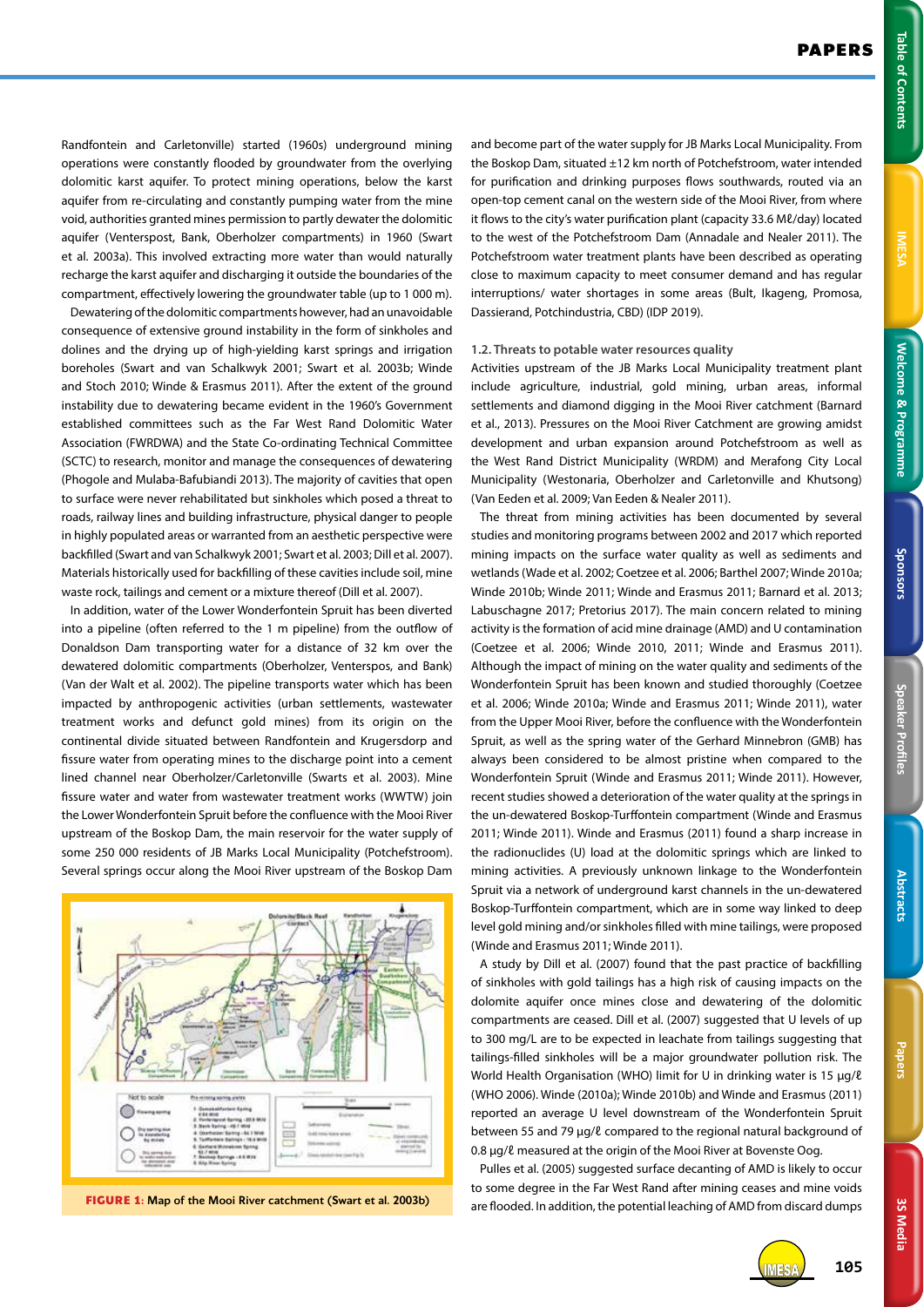

such as tailings storage facilities (TSF) into the dolomitic aquifer is high (Dill et al. 2007). Although dolomite may neutralise the acidic metalliferous seepage related to mining, the armouring effect of dissolved iron in the AMD may result in a coating forming on the dolomite surfaces hindering dissolution rates and lowering the neutralisation potential (Dill et al. 2007). Modelling indicated that U would leach from tailings for 50 to 100 years (Dill et al. 2007).

Although the U load reaching the Boskop Dam is still considered relatively low compared to that in the Wonderfontein Spruit, the significant and persistent increase suggests a reason for concern. Should this trend continue significant U loads may contaminate the main water supply reservoir of JB Marks Local Municipality. Wetlands, such as that found around the springs are known to act as a passive water treatment system, removing harmful elements such as U and other contaminants from the water column by fixing it in the organic peat (Winde 2010; Winde and Erasmus 2011). However, Winde and Erasmus (2011) estimated that almost 60% of the peat in the wetland around the GMB has been extracted for potting soil and mushroom production. It is unknown to what extent the buffering function of the remaining peat deposits has been compromised.

#### **1.3. Threats to potable water resources quantity**

The post-mine closure water quality is, however, not the only concern when water security is considered. The availability of water to down-stream users (including JB Marks Local Municipality) will be influenced by the cessation of mining operations in the Far West Rand (Usher and Scott, 2001, Swart et al., 2003). Cessation of mining operations including cessation of pumping water from underground and disposing that into the Mooi River Catchment will not only have an immediate impact on the volume of surface water available to down-stream users, but it will over the long-term effectively lead to rewatering of the dolomitic compartments overlying the mine voids (Usher and Scott 2001; Swart et al. 2003).

Mining not only extensively augmented the underground storage capacity by creating voids in the rock beneath the dolomite, but mining through compartmentalising dykes effectively linked mine voids thereby

changing the hydraulics of the system. This resulted in uncertainty on how the system will react once mines reach the end of their life span and pumping ceases (Usher and Scott 2001, Swart et al. 2003). Various authors attempted to model the time it will take for the mine void and de-watered dolomitic compartments to fill up naturally through infiltration from surface and estimated periods ranging from 30 years (Usher and Scott 2001, Swart et al. 2003) to 60 years (Jordaan et al. 1960; Lin and Lin 2014). However, these predictions are based on assumptions and remain largely untested. How the hydrogeologic system will react after the pumps are switched off is a topic of contention as two post mine closure scenarios have been proposed for the changed hydrogeological system: a mega-compartment scenario and a separate (pre-mining) compartment scenario.

In the mega-compartment scenario, it is proposed that mining, which pierced the dykes well below the actual karst aquifer, will hydraulically link the interconnected dewatered compartments and the downstream un-dewatered compartment resulting in a mega-compartment to form upon rewatering (Jordaan et al. 1960; Usher and Scott 2001; Swart et

al. 2003). The underground connections will ultimately result in a single nearly horizontal water table which would cut across all the affected dolomitic compartments. Usher and Scott (2001) proposed that the water level in all the previously dewatered compartments will rise synchronously with a final water table in the mega-compartment remaining below its premining level. This water level would be the elevation of the lowest lying springs i.e. the two Turffontein eyes, the GMB eye and possibly some smaller springs in the Boskop-Turffontein compartment, with karst springs in all upstream compartments remaining dry indefinitely despite re-watering of the karst aquifers. This scenario predicts a flow increase in the lowest lying Turffontein and GMB springs (combined pre-mining springs volume of 133 Mℓ/d) (Swart et al., 2003). However, polluted mine water would decant to surface from the mentioned springs (Usher and Scott 2001). This will therefore have implications for water quality in the JB Marks Local Municipality as water quality in the Mooi River would be compromised. Furthermore, this situation will not only have severe implications for postmining water quality and availability but also land-use planning in the West Rand District Municipality and Merafong City Local Municipality (Jordaan et al. 1960; Usher and Scott 2001).

In the separate (pre-mining) compartment scenario the re-watering of the mine voids will be followed by a rapid rise of the water table through the fractured rock aquifer before the dewatered cavernous karst aquifer is filled (Swarts et al. 2003). The possibility that the volume of the mine void may be reduced over time due to the roof closing-in due to pressures generated by the overlying rock is considered (Winde et al. 2006; Van der Merwe & Madden 2002). This will restrict the flow of water between compartments making the formation of a mega-compartment impracticable. Swarts et al. (2003) predicted that the pre-mining differences between groundwater levels of adjacent compartments will be re-established resulting in groundwater intersecting the surface leading to the rejuvenation of the original natural springs of the Mooi River and Wonderfontein Spruit (Swarts et al. 2003). Swarts et al, (2003) also allude to the possibility that the flow at the springs may only be half of the original capacity as the void which needs to be filled is now larger as it includes the mine void and only



result of mining through impermeable dykes (Schrader et al. 2014)

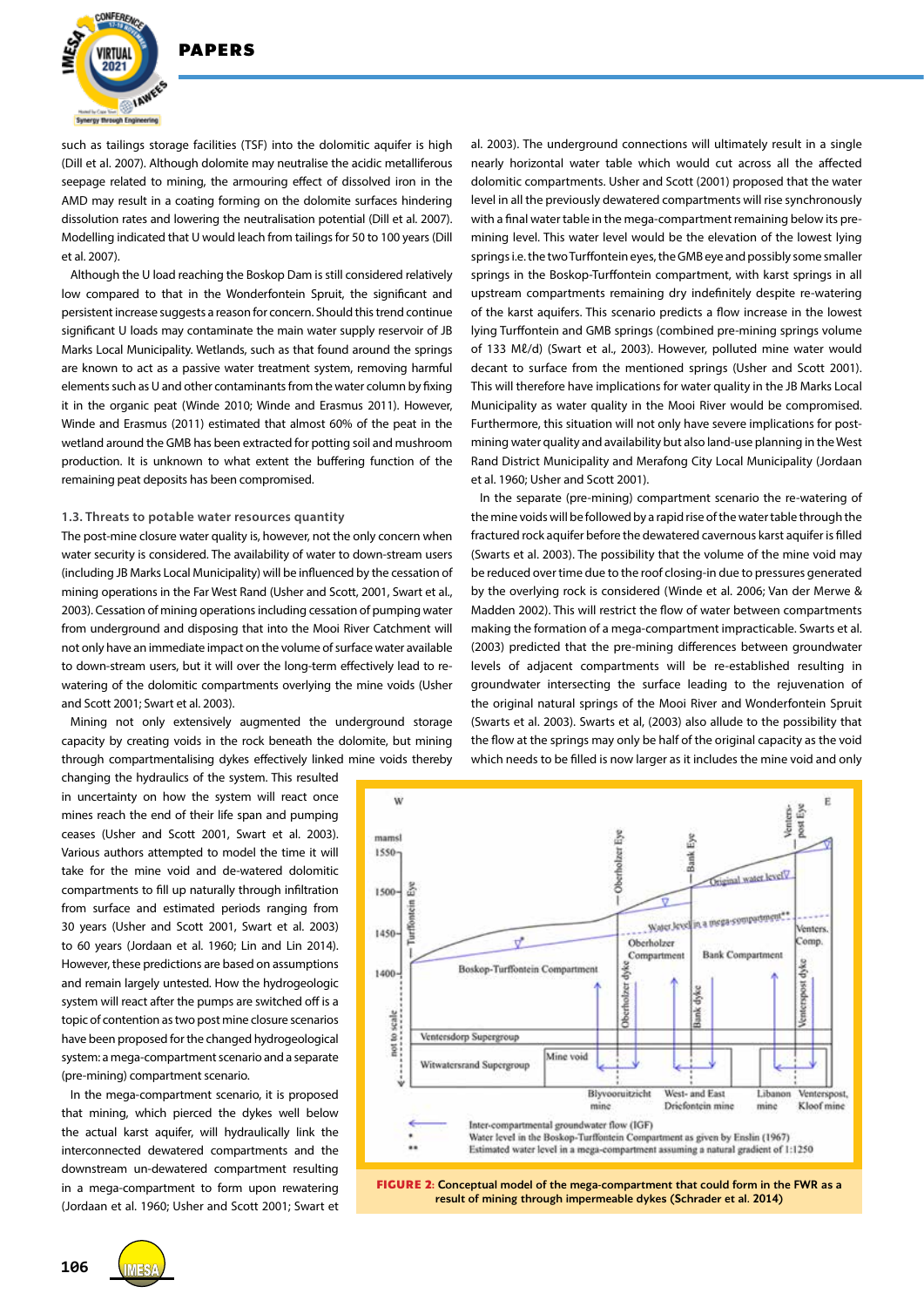IMESA **107**

during periods when the water level is sufficiently high will water flow from the springs.

Other impacts related to re-watering of the mine voids which might carry a risk to infrastructure and development in the area include:

#### *Induced seismicity-*

As production diminishes seismicity will decrease to background levels when mining operations ceases (Durrheim et al. 2006). However, seismicity is triggered by a rising water level in the mine void as water builds-up after cessation of pumping water to the surface (Cichowicz et al. 2016). Seismic events triggered by rising water level in mines that have been allowed to flood is likely to decrease once the water table in the mine void has stabilised (Durrheim et al. 2006; Cichowicz et al. 2016). Although further research on the link between seismicity and rising water levels are necessary, Durrheim et al. (2006) showed that it is unlikely that a seismic event triggered by a rising water table will have a greater magnitude than the events that occurred during mining. Although the damages from seismic activity around mining areas are small when compared to the damage experience in more seismic active areas around the world, damage to urban structures can be severe. Events with magnitudes exceeding 4 may cause some damage to buildings on the surface, while events with magnitudes exceeding 5 may cause serious damage (Durrheim et al. 2006). The risk of a seismic event on a mine causing damage to underground workings on a neighbouring mine depends on the distance between the focus of the event and vulnerable areas on the adjacent mines. There is some risk that a seismic event could cause movement on a fault surface transecting a water plug and/or water barrier pillar thereby opening up a fluid pathway which could cause flooding into populated mine workings (Durrheim et al. 2006).

#### *Ground instability-*

In addition to the potential threat to the water quality from sinkholes backfilled with tailings ground instability in the form of subsidence, dolines and sinkholes as a consequence of dewatering and lowering of the water table are a potential threat to infrastructure and development (Swart and van Schalkwyk 2001; Swart et al. 2003; Van Niekerk and van der Walt 2006; Richardson 2013; Schrader, Winde and Erasmus 2014; Schrader, Erasmus and Winde 2014; Constantinou and van Rooy 2018). Uncertainty regarding the potential for renewed instability exists as some studies suggest that no renewed instability will occur (Usher and Scott 2001) whereas other studies (Dill et al. 2007) propose reactivation of old sinkholes and development of new sinkholes (Swart et al., 2003; Van Niekerk and van der Walt 2006; Stoch and Winde 2010, Dill et al. 2007). Formation of dolines and sinkholes as well as re-activation of existing ones will pose a serious threat to important infrastructure such as the N12 highway and the main rail link between Pretoria and Cape Town (Dill et al. 2007; Phogole 2014).

# **2. CO-OPERATIVE GOVERNANCE**

In the context of water security, the sustainability of the water supply from the Mooi River catchment is of concern. The Mooi River is exposed to many potential catchment related hazards that could seriously affect bulk water security of the JB Marks Local Municipality over an extended period of time. The municipality has the obligation to mitigate the impact of potential disasters within its boundaries (Disaster Management Act (Act 57 of 2002)). However, many of the impacts on the Mooi River catchment arise beyond the boundaries and control of the local municipality. This, however, does not relieve the municipality from the responsibility to

develop and implement strategies to manage the risks. Effective risk management especially concerning the water quality and quantity is required.

Co-operative governance cuts across various governmental spheres. The Constitution (SA, 1996) stipulates a governance system that compels "all spheres of government and all organs of state" to co-operate with each other in "mutual trust and good faith". This should be taking place among all public sector departments, regardless of the activity and its location in the project cycle. The most important legislation, which has direct and important bearing on the environmental effects of mining, are the National Environmental Management Act NEMA of 1998 (Act, 107 of 1998), National Water Act (Act of 1998), Minerals and Petroleum Resources Development Act (MPRDA) (Act 28 of 2002). The NEMA (Act, 107 of 1998) and the National Water Act (Act 36 of 1998) support co-operative governance, for example, through the provision for arrangements such as catchment management agencies and environmental cooperation agreements.

#### **3. REGIONAL MINE CLOSURE**

Currently operating mines are required to rehabilitate any environmental damage that may occur during mining and to make financial provision for the rehabilitation of such damage (Mineral and Petroleum Resources Development Act (MPRDA) (Act 28 of 2002)). A closure certificate will be issued only if the Chief Inspector of Mines and other relevant government departments (Water and Sanitation, Environmental Affairs) are satisfied that provisions relating to health and safety and water pollution prevention/ management including the pumping and treating of water, and compliance with the conditions of the environmental authorization as part of the environmental management plan have been addressed. This requirement by legislation was put in place to hold mining companies accountable for pollution impacts and to minimize government's liability of post-mine closure acid mine drainage decant. Most mining companies comply with the minimum requirements to environmental management and rehabilitation. However, additional challenges in governing mine closure were highlighted by the cumulative pollution decanting from the West Rand goldfield where mines are hydrologically interconnected and impacted on the environment through decanting of AMD from the lowest lying mine infrastructure (Hobbs and Cobbing 2007; McCarthy 2010; Durand 2012). The cumulative impact from all the mines in a region could therefore be imposed upon the last operating mine in the region, which could be held liable for the cumulative impact of all the mines. Furthermore, a number of large underground mines are interconnected and share the responsibility to dewater the mine voids (van Tonder et al. 2009). As different mines within a region will cease operations at different times the dewatering responsibility will rest on the remaining mines with the last operating mine bearing the rewatering liability for an entire mining region. It is therefore important to coordinate the cessation of mining activities to ensure proper apportionment of liability to the contributing mines within a region and to coordinate the potential socio-economic impact of mine closure on the community.

The trend in South Africa is that mines are placed on care and maintenance due to their inability to secure a closure certificate, particularly for largescale mines.

The concept of the regional mine closure was born from the potential risks of cumulative environmental and socio-economic impact of interconnected mines in a region (van Tonder et al. 2009; Pulles et al. 2005). Regional mine closures therefore propose a new approach away from the historical sitespecific mine closure to a more integrated approach where all mines in the region have to work together to limit environmental and socio-economic impacts (van Tonder et al. 2009).



**3S Media**

3S Media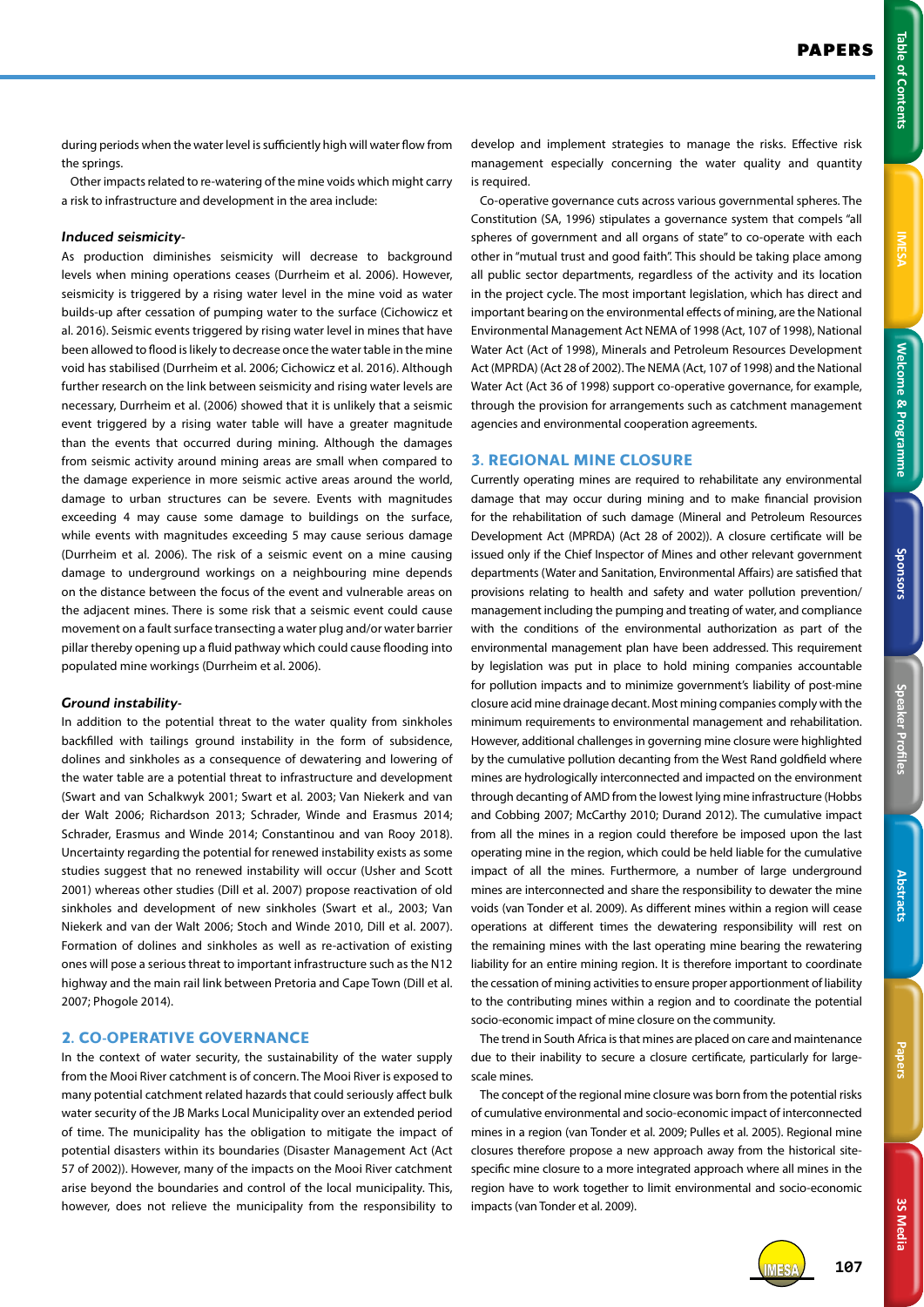

**DADEDS** 

Due to the fact that most mines in the Far West Rand are hydrologically interconnected, this area is a good candidate for a coordinated plan or regional mine closure plan to be implemented as closure of one mine will impact on the remaining mines (van Tonder et al. 2009; Pulles et al. 2005). A good example is the Ezulwini operations seeking a closure certificate but was forced to continue pumping water to prevent flooding of the adjoining mining operations.

Furthermore, the regional mine closure strategy calls for the involvement of all affected local and district municipalities and national government departments to set a framework within which these mines can plan for mine closure (van Tonder et al. 2009).

The Constitution of the FWRDWA places the responsibility of reducing impacts and managing the water on all member mines until rewatering has been completed (Phogole, 2014).

# **4. CONCLUSION**

This research highlights areas considered of utmost significance for the current and future municipal managers and officials who are tasked with the more effective, efficient and economic public management and delivery of potable water services within the demarcated municipal area of the JB Marks Local Municipality.

It is of utmost importance that the re-watering of the mine void in the FWR and the associated effects on the dolomitic compartments are well understood to avoid uncontrolled re-watering and pollution as seen in the West Rand. Where potential decant points of mining contaminated water will be and what the quality of this decanting water will be are still not confidently defined. The hypothesis that a mega-compartment will be formed that will have no impact on water security and treatment costs in the case of JB Marks Local Municipality is not the only possibility and due to geological mechanisms and forces in deep level mining should therefore not be the exclusive model used in post-rewatering impact planning. However, notwithstanding which scenario will be proven to be correct, the quality of eventual outflow will be highly contaminated, requiring additional cost in improving the quality through bulk water purification. It thus implies not only to ratepayers in terms of knock-on costs but for all governmental institutions depending on water sources in the entire Mooi River catchment, including users downstream of JB Marks Local Municipality eventually the Vaal River.

A steady deterioration of quality of water from the springs in the Boskop-Turffontein compartment as a direct consequence of mining and surfaceground water interaction is a forewarning of what can be expected over the rewatering period and for extended periods thereafter. Future generations and governmental organisations will be responsible to deal with lower quality (AMD, heavy metal and U contamination) of the bulk water supply of the JB Marks Local Municipality. The quality of raw water supply may require alternative technology processes for treatment not currently installed at the water treatment plant. The rewatering will thus result in financial implications in the delivery of bulk water services by JB Marks Local Municipality and local ratepayers.

The uncertainty regarding the re-watering of the mine void and overlying dolomitic aquifer highlights the risk of JB Marks Local Municipality losing part of its current bulk raw water supply. This uncertainty is therefore of concern as future sustainability of the municipality may be severely compromised if alternative water supply is not planned in time.

The degree to which ground stability will be affected by recovering water tables, possibly leading to the re-activation of existing sinkholes and formation of new sinkholes within the Far West Rand has not been quantified yet. Induced seismicity might have impacts on surface infrastructure not considered currently as the magnitude of potential future seismic activity has not been fixed.

Due to the trans-boundary water and instability issues cooperative governance between JB Marks Local Municipality, Merafong City Local Municipality, and the West Rand District Municipality and provincial as well as national governmental spheres are important for sustainable development in the region. As the karst aquifers are considered strategic water source areas (SWSAs) of national importance the integrated water resource management of this resource require involvement of all governmental spheres.

Although historic structures such as the FWRDWA and SCTC has the obligation to maintain control of the impacts of rewatering, the functioning of these committees is uncertain and cannot be considered as a safeguard against potential threats to water security and land stability. The proposed Regional Mine Closure strategy was not implemented leaving the question as to how mine closure is being coordinated and whether sufficient attention is paid to long-term impacts beyond the gold mining basin. The functioning of these structures along with cooperative governance on all spheres of government should be coordinated to safeguard water security of the JB Marks Local Municipality. However, no evidence could be found of prior research constructing a cooperative governance framework that could guide and assist mining companies in the Far West Rand in their decisionmaking and actions when dealing with the imminent mine closure and postmining impacts on the region.

# **REFERENCES**

Annadale E and Nealer E. 2011. Exploring aspects of the water history of the

- Potchefstroom region and the local management of it. *New Contree* 62 111–124 Barthel R. 2007. Assessment of the Radiological Impact of the Mine Water Discharges to Members of the Public Living around Wonderfonteinspruit Catchment Area. BSA Project No. 0607-03, BS Associates, Consulting Engineers and Scientists. Unpublished report to the National Nuclear Regulator (NNR), Contract No. RRD/RP01/2006, Bedfordview. 225 pp.
- Blignaut J. and van Heerden J. 2009. The impact of water scarcity on economic development initiatives. *Water SA* Vol. 35 (4).
- Barnard S., Venter A., van Ginkel C. E. 2013. Overview of the influences of miningrelated pollution on the water quality of the Mooi River system's reservoirs, using basic statistical analyses and self organised mapping. *Water SA*. 39 (5).
- Coetzee H., Winde F. and Wade P. 2006. An Assessment of Sources, Pathways, Mechanisms and Risks of Current and Potential Future Pollution of Water and Sediments in Gold Mining Areas of the Wonderfonteinspruit Catchment (Gauteng/North West Province, South Africa). *WRC Report No. 1214/1/06*. Water Research Commission, Pretoria, South Africa. 202 pp
- Constantinou S. and van Rooy J. L. 2018. Sinkhole and subsidence size distribution across dolomitic land in Gauteng. *Journal of the South African Institution of Civil Engineering*. 60 (2).
- Dill S., Boer R.H., Boshoff H.J.J., James, A.R. and Stobart, B.I. 2007. An assessment of impacts of groundwater quality associated with backfilling of dolomitic cavities with gold mine. *WRC Report No 1122/1/07*
- Durand J.F. 2012. The impact of gold mining on the Witwatersrand on the rivers and karst systemof Gauteng and North West Province, South Africa. *Journal of African Earth Sciences.* 68.
- Durrheim R.J., Anderson R.L., Cichowicz A., Ebrahim-Trolloped R., Hubert G., Kijko A., McGarr A., Ortlepp W., van der Merwe N., 2006. The risks to miners, mines, and the public posed by large seismic events in the gold mining districts of South Africa. In: *Proceedings of the Proceedings of the Third International Seminar on Deep and High Stress Mining*, 2–4 October 2006, Quebec City, Canada.
- Cichowicz A., Birch B., Kgaswane E., Kijko A., Mangongolo A., Ngobeni D.; Rathod G.W., Smit A. 2016. Fluid-Induced Seismicity in the Central Basin Area: Ground

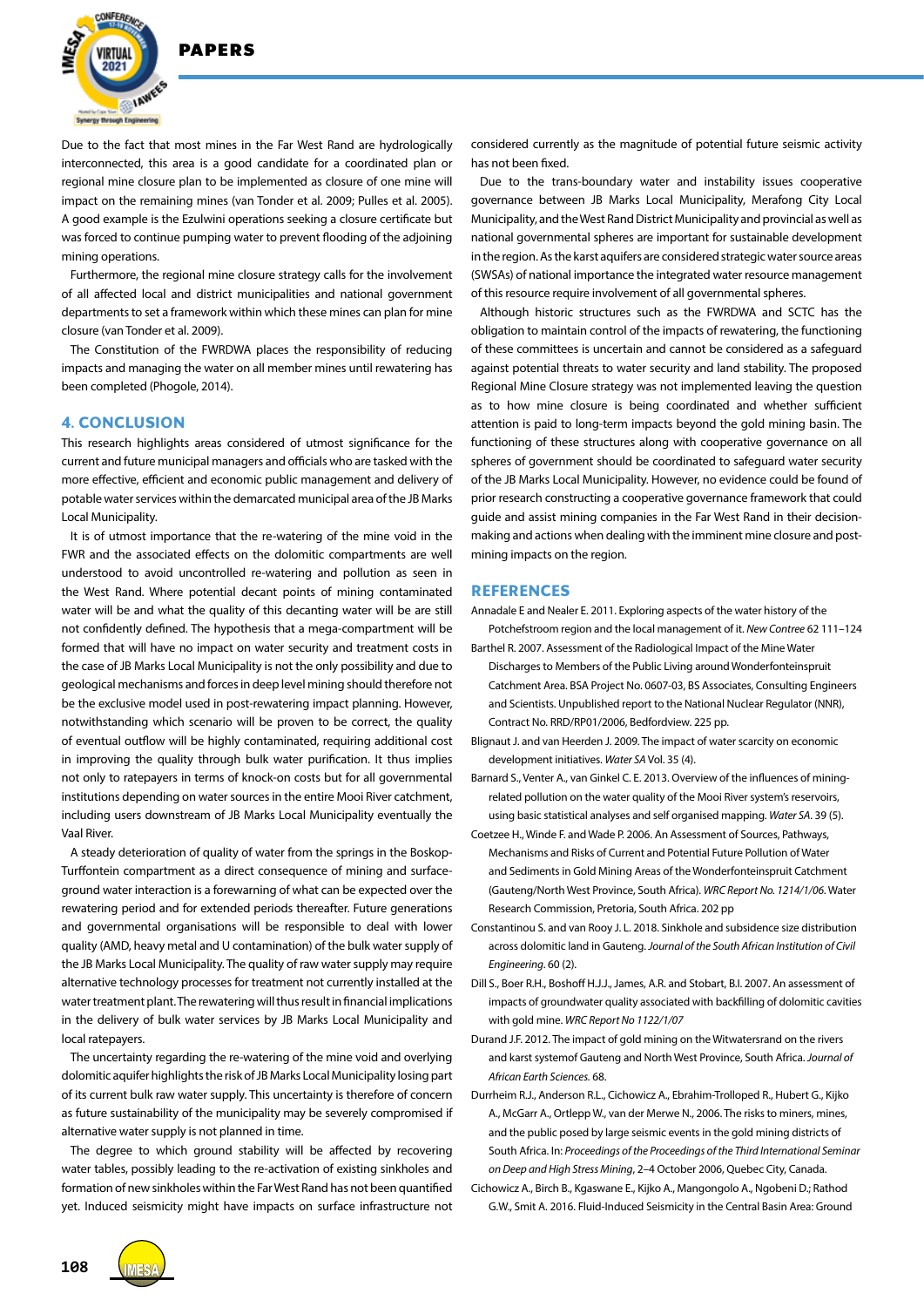Table of Contents

Motion Prediction and the Development of an Early Warning System for Risk Reduction. *Final Report on SIM 14-02-05 "Fluid-Induced Seismicity in the Central Basin Area"*

- Disaster Management Act 57 of 2002
- Department of Water and Sanitation (DWS). 2018. *National Water and Sanitation Master Plan Volume 1: Call to Action* v 10.1. Available from: https://www.gov. za/sites/default/files/gcis\_document/201911/ national-water-and-sanitationmaster-plandf.pdf
- Enslin J.F., Kriel, J.P. 1959. Some results obtained from a hydrological study of a dolomitic catchment area in the Transvaal, Union of South Africa. *DWA Technical Report No. GH 1841*. Department of Water Affairs, Pretoria.
- Enslin, J.F., Kriel J.P. 1968. The assessment and possible future use of the dolomitic ground water resources of the Far West Rand, Transvaal, Republic of South Africa. *Papers of the International Conference on Water for Peace, 1967 May 23–31, Washington DC, vol 2*. US Government Printing Office, Washington, pp 908–918
- Heath G.J. and Oosthuizen A.C. (2008). A Preliminary Overview of the Sinkhole Record of South Africa, Council for Geoscience, Pretoria, South Africa
- Hobbs P.J. and Cobbing J.E. 2007. A hydrological assessment of acid mine drainage impacts in the West Rand Basin, Gauteng Province. *CSIR/NRE/WR/ ER/2007/0097/C*
- IDP. 2019. JB Marks Local Municipality Draft integrated development plan 2019- 2020.
- Jonker L. 2014. Integrated water resource management (IWRM): From theory to practice, from policy to outcomes. *WRC Report No. 1975/1/14*
- Jordaan J.M., Enslin J.F., Kriel J., Havemann A., Kent L.E., Cable W.H. 1960. *Final report of the Interdepartmental Committee on Dolomitic Mine Water: Far West Rand*. Department of Water Affairs and Forestry, Pretoria.
- Le Maitre, D. Seyler H., Holland M., Smith-Adao L., Nel J., and Witthüser K. 2018a. Identification, Delineation and Importance of the Strategic Water Source Areas of South Africa, Lesotho and Swaziland for Surface Water and Groundwater. *WRC Report No. TT 754/1/18*
- Le Maitre D., Walsdorff A., Cape L., Seyler H., Audouin,M., Smith-Adao L., Nel J., and Witthüser K. 2018b. Strategic Water Source Areas: Management Framework and Implementation Guidelines for Planners and Managers. *WRC Report No. TT 754/2/18*
- Lin H. and Lin L. 2014. The development of GIS-PMWIN and its application for mine-water modelling in the Far West Rand, South Africa. *Water SA*. 40 (2).
- Labuschagne L. 2017. *Water quality of the Mooi River North-West Province: A supporting study for the determination of resource quality objectives*. MSc NWU. 112pp.
- McCarthy T. 2010. The decanting of acid mine water in the Gauteng city-region. Analysis, prognosis and solutions Provocations Series, Gauteng City-Region Observatory. Johannesburg: Universities of the Witwatersrand and Johannesburg.
- Mineral and Petroleum Resources Development Act (MPRDA) Act 28 of 2002
- Mukheibir P. and Sparks D. 2003. Water resource management and climate change in South Africa: Visions, driving factors and sustainable development indicators. Energy and Development Research Centre. Available from: http://www.erc.uct. ac.za/sites/default/files/image\_tool/images/119/Papers-pre2004/03Mukheibir-Sparks\_Water\_resource\_management.pdf
- Municipal Demarcation Board (MDB) 2018. Municipal capacity assessment: 2018: JB Marks NW405. Available from: http://www.demarcation.org.za/site/ north-west\_mca2018/
- National Environmental Management (NEMA) Act, 107 of 1998
- National Water (NWA) Act 36 of 1998
- Nealer E. and Raga K. 2008a. A physical environmental management perspective on municipal water supply: proposals for Tlokwe City Council. *Journal for Transdisciplinary Research in Southern Africa*, 4 (1). 157-173
- Nealer E., Raga K. 2008b. Knowledge about the origin of municipality's potable water: A Prerequisite for consolidation of more effective local government. *Journal of Public Administration*. 43 (3.1).
- Nel J., Colvin C., Le Maitre D., Smith J., Haines I., 2013. Defining South Africa's Water Source Areas.*Report No. CSIR/NRE/ECOS/ER/2013/0031/A*, Natural Resources and the Environment, CSIR, Stellenbosch and WWF-SA.
- Phogole S. and Mulaba-Bafubiandi A. 2013. Ground Movement as a Result of Dewatering in the Far West Rand Area of Johannesburg Resulting in the Formation of Sinkholes and Dolines. International Conference on Mining, Mineral Processing and Metallurgical Engineering (ICMMME'2013) April 15-16, Johannesburg (South Africa).
- Phogole K.S. 2014. *Post-mining ground instability due to natural re-watering of dolomitic aquifer in Merafong area*. MTech, UJ.
- Pretorius U. 2017. *The macroinvertebrate diversity and selected physical and chemical factors of the Mooi River and the Wonderfontein Spruit*. MSc NWU. 144pp.
- Pulles W., Banister S. and van Biljon M. 2005. The development of appropriate procedures towards and after closure of underground gold mines from a water management perspective. *WRC Report No: 1215/1/05*
- Richardson S. 2013. *Sinkhole and subsidence record in the Chunniespoort Group dolomite, Gauteng, South Africa*. MSc University of Pretoria.
- Schrader A.; Winde F., Erasmus E. 2014. Using impacts of deep-level mining to research karst hydrology – a Darcy-based approach to predict the future of dried-up dolomitic springs in the Far West Rand goldfield (South Africa). Part 1: a conceptual model of recharge and inter-compartmental flow. *Environ Earth Sci*. 72:3549–3565.
- Schrader A., Erasmus E. and Winde F. 2014. Determining hydraulic parameters of a karst aquifer using unique historical data from large-scale dewatering by deep level mining –a case study from South Africa. *Water SA*. 40 (3).
- Stoch E.J. and Winde F. 2010. Threats and opportunities for post-closure development in dolomitic gold mining areas of the West Rand and Far West Rand (South Africa) – a hydraulic view. Part 3: Planning and uncertainty – lessons from history. *Water SA* Vol. 36 (1).
- Swart J.U. and van Schalkwyk A. 2001. Subsurface grout barriers for ground stabilization in dolomite areas near Carletonville, South Africa. *Environmental Geology*. 40 (4-5).
- Swart C.J.U., Stoch E.J., van Jaarsveld C.F., Brink, A.B.A. 2003a. The lower Wonderfontein Spruit: an expose´. *Environ Geol*. 43:635–653.
- Swart C.J.U., James A.R., Kleywegt R.J., Stoch E.J. 2003b. The future of the dolomitic springs after mine closure on the Far West Rand, Gauteng, RSA. *Environ Geol.*  44:751–770
- United Nations Development Programme (UNDP). 2020. Sustainable development goals: Goal 6- Clean water and sanitation. Available from: https://www.za.undp. org/content/south\_africa/en/home/sustainable-development-goals/goal-6 clean-water-and-sanitation.html
- Usher B. and Scot, R. 2001. Post mining impacts of gold mining on the West Rand and West Wits Line. In: Hodgson, F.D.I., Usher, B.H., Scott, R., Zeelie, S., Cruywagen, L.M., De Necker, E. 2001. Prediction techniques and preventative measures relating to the post-operational impact of underground mines on the quality and quantity of groundwater resources. *WRC Rep 699/1/01*.
- Van der Merwe J.N. and Madden B.J. 2002. *Rock engineering for coal mining*. Safety in Mines Research Advisory Committee (SIMRAC). SAIMM Special Publications Series 7.
- Van der Walt I.J., Winde F. and Nell B. 2002. Integrated catchment management: the Mooi River (Northwest Province, South Africa). A case study. *Cuadernos de Investigacion Geografica*. 28. 109-126.
- Van Niekerk H. J. and Van der Walt I. J. 2006. Dewatering of the Far West Rand dolomitic areas by gold mining activities and subsequent ground instability. *Land Degrad. Develop.* 17: 441–452

**3S Media**

**3S Media** 

IMESA **109**